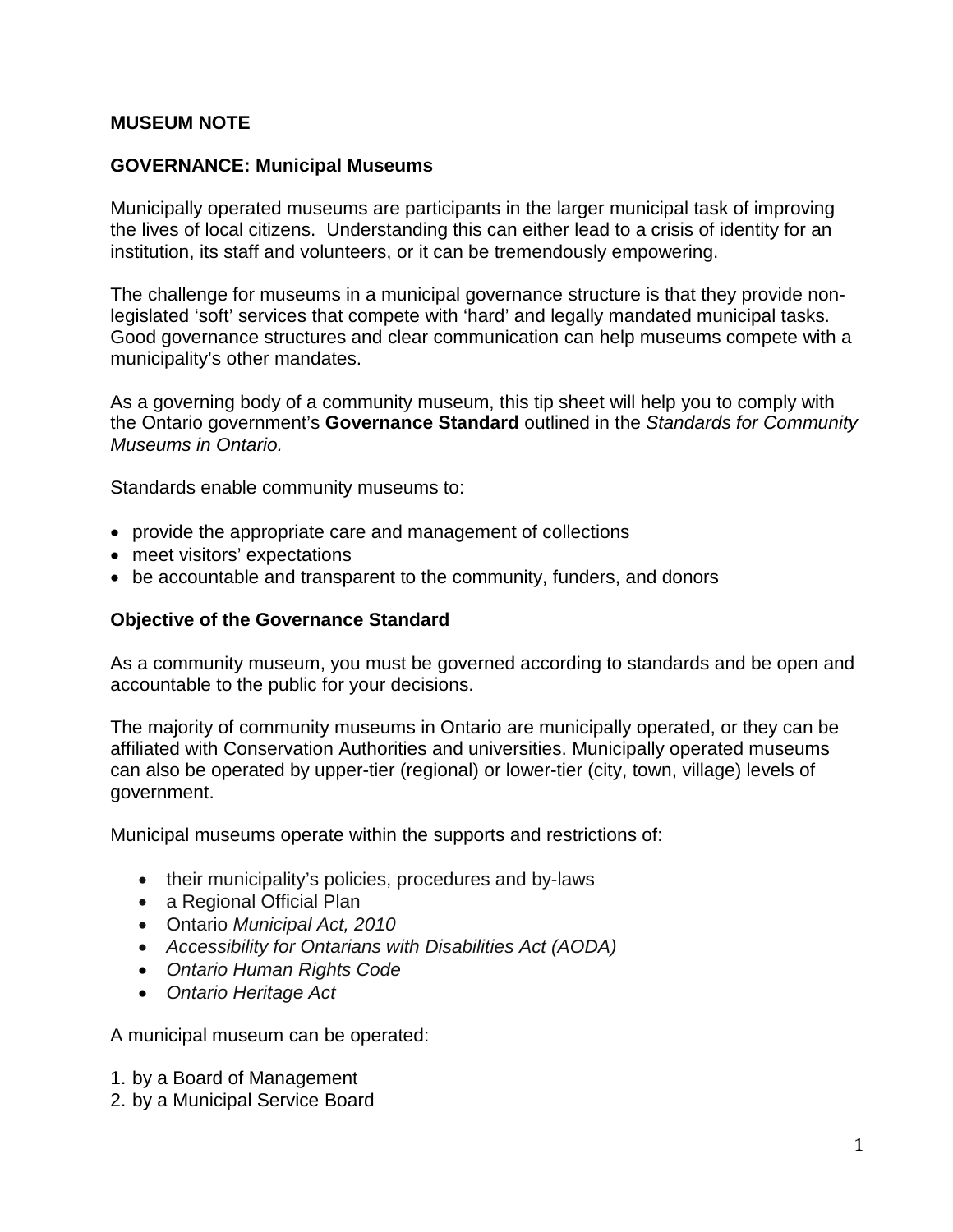- 3. by a Committee of Council (such as Administration and Finance or Parks and Recreation)
- 4. as a line unit or municipal program

If your museum is operated by a Board of Management or Municipal Service Board, operational functions such as budget management, hiring and firing can be delegated to them, depending on the by-law.

If your museum is governed by a Council Committee, the Council Committee would function as the Museum's Board in terms of approving de-accessions, but an Advisory Committee would provide input on program development and community engagement.

If your museum is part of a line unit or municipal program, few operational functions can be delegated. Planning documents, policies and mission statements must be consistent with other Council-approved documents. For example, the Hamilton Civic Museum Policy must be consistent with Hamilton City's Council's approved Cultural Plan and its mission, vision and values.

Municipal councils have the ultimate responsibility for all municipal institutions including their museums.

While Council is solely responsible for the museum, the municipality may wish to consider employing partners (such as support groups or Friends organizations) as representatives of the communities it serves to provide the museum with advice on planning, mission and policy review, as well as fundraising for the museum.

#### **Advantages of Municipal Governance**

- 1. Municipal governance of museums, in general, provides a number of benefits, including stable, reliable funding. Museums are generally funded by the municipal tax levy. This is stable and usually reliable funding that provides considerable flexibility for the museum's business planning
- 2. Centralized services. The museum benefits from a variety of centralized services, for example, snow removal. The extent, quality and cost of these services varies from place to place but generally benefits museum operation
- 3. Public trust. The governing body is publicly elected and required legislatively to act in the public trust.
- 4. Service to communities. Municipalities are mandated to work for the benefit and health of their communities by providing a range of economic development, social services, public health and infrastructure. Museum operation is compatible with this mandate.
- 5. Staff salaries and benefits. Staff salaries and benefits are aligned with other positions of similar responsibility, experience and education requirements within the parent organization.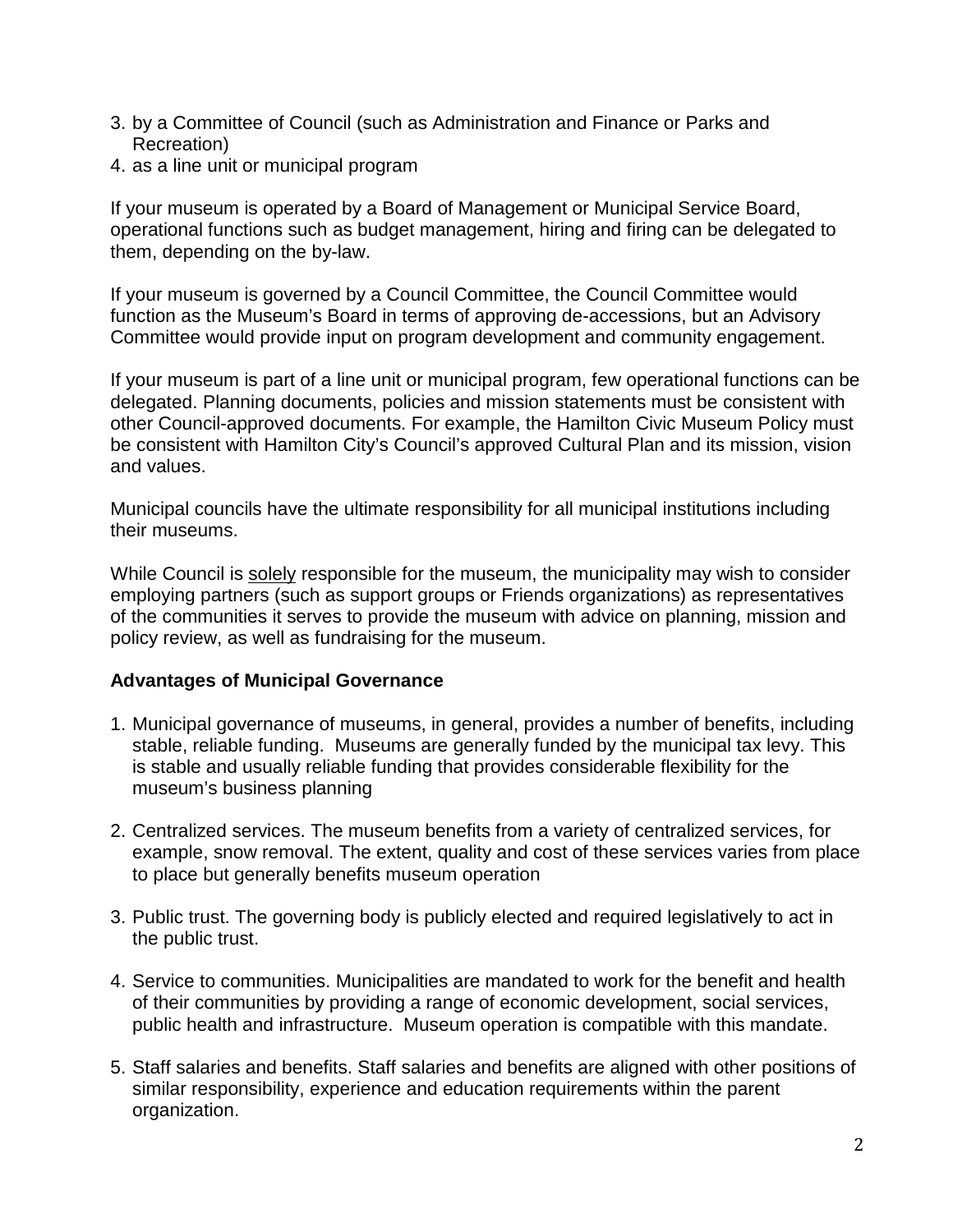6. Additionally, most municipal planning is done within the context of a four year term of council, which can be an advantage, as other key planning documents such as cultural plans are also tied to this period of time. It is the job of municipal museum managers to pursue opportunities for plan alignment and look for ways to advance the museum's interests by working within the larger system.

## **Challenges for Community Museums**

Overall challenges include:

- 1. Greater administrative overhead is the chief challenge, and goes hand-in-hand with stable funding. Hiring, firing, procurement, approval and many other core administrative functions all have many more layers in a municipal context and museum leaders working in a municipal context must devote a considerable portion of their time to working with and servicing these systems.
- 2. Vulnerable to budget cuts. A municipality must offer a range of services such as library services and various social and infrastructure services. Some services - like recreation or culture are not required by legislation. They are considered 'soft services' and can be more vulnerable to budget cuts.
- 3. Smaller voice. Museums are a small part of a larger municipal bureaucracy that emphasizes corporate-wide standardization and control. This can hamper the ability of a museum to be fully effective, responsive and adaptive.

There are also other challenges for a community museum governed by a larger parent body, such as a municipality, that are specific to its:

- public trust role
- service role
- mission or purpose.

These challenges include:

- **By-laws and policies**, written to govern all aspects of the organization in general, can restrict ethical and public service museum responsibilities, such as:
	- o deaccessioning of collections
	- o strategic planning and other community involvement in planning and service delivery
	- o volunteer training
	- o job descriptions, work and health and safety
	- o fundraising for museum capital projects, or other specific purchases such as artworks
	- o museum membership, when museum is in a municipal department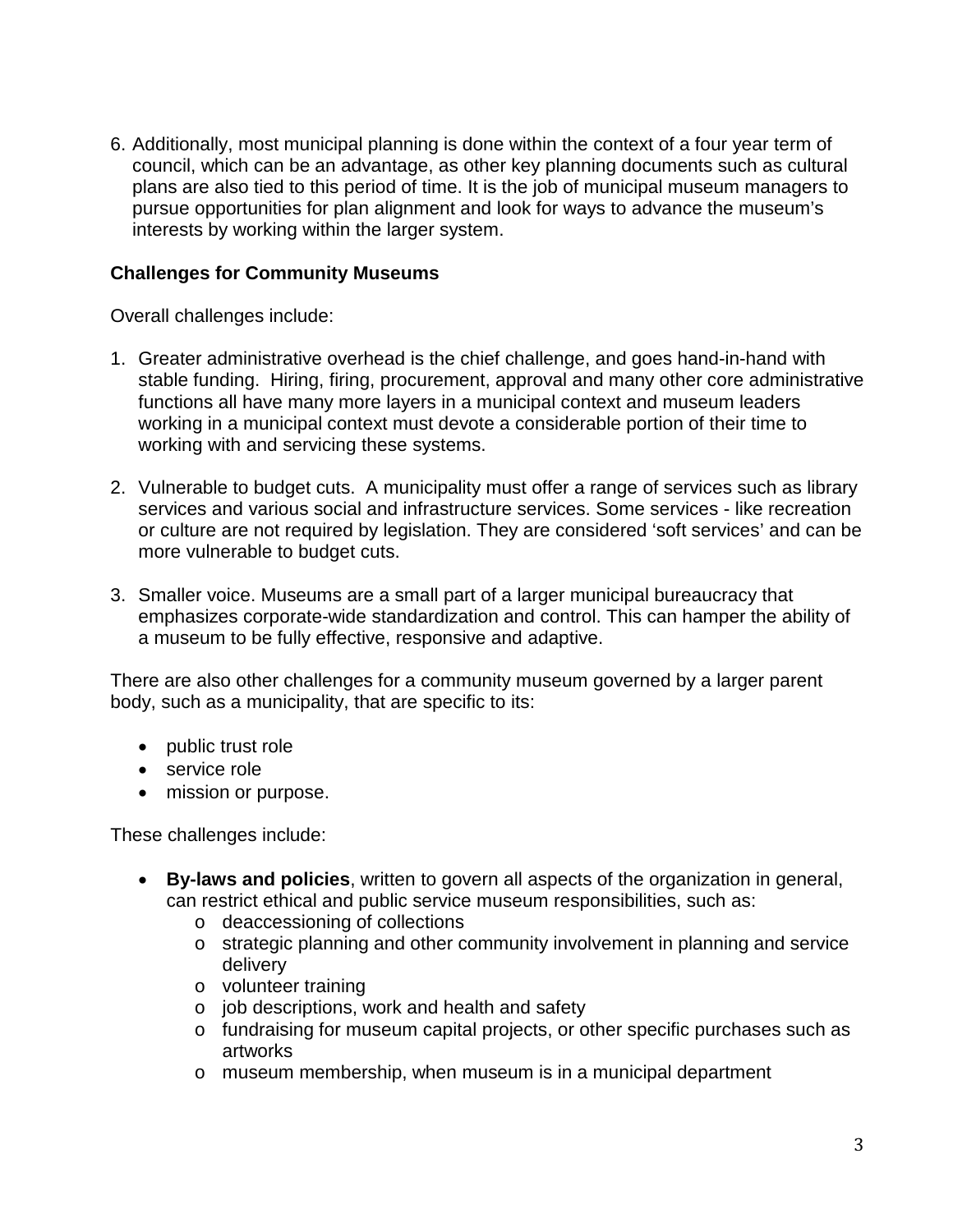- **Municipal business plans** with a one-year focus that do not allow a museum to strategically plan for its future
- **Generic municipal emergency plan**, rather than museum-specific emergency and disaster recovery plan, that does not:
	- o address disaster recovery for building and collections
	- o provide easily accessible contacts for emergencies that occur on weekends and evenings when museums are open to the public
	- o provide training for volunteers or part-time staff who may be working at the museum on weekends
	- o address staff, volunteer, student or visitor emergencies that may occur in outdoor settings, use open fires, heritage equipment, livestock, etc.
- **Municipal firewalls and website restrictions** that:
	- o do not provide museum staff with e-mail contact information
	- o block the use of social media to engage and share information with the public, or restricts its use to the municipality's marketing department
	- o blocks e-mail communication from funders and other stakeholders
- **Governing body** that is unaware of and has no commitment to museum ethical guidelines e.g. Canadian Museums Association, International Committee Of Museums (ICOM) that are not addressed by municipal codes of ethics

# **Tips to help you overcome these challenges:**

Familiarize yourself with the policies of your municipality. You should:

- 1. read and understand the Municipal Act
- 2. read and understand the enabling by-law that established your museum
- 3. create your policy commitments using the *Standards for Community Museums in Ontario* requirements for the operation of a good community museum
- 4. talk to municipal staff about the best ways to address your challenges

For example, if the Human Resources policy does not mention volunteers (e.g., training, insurance, health & safety etc.) ask if:

- o the museum can be included in a policy or procedure exists for other municipal areas such as community centres or libraries and/or
- o the museum can develop its own volunteer policy or a codicil to the overarching Human Resources policy

If the municipality's emergency and disaster response plan does not address a museum's specific issues such as emergencies outside of business hours ask if a site specific plan can be developed